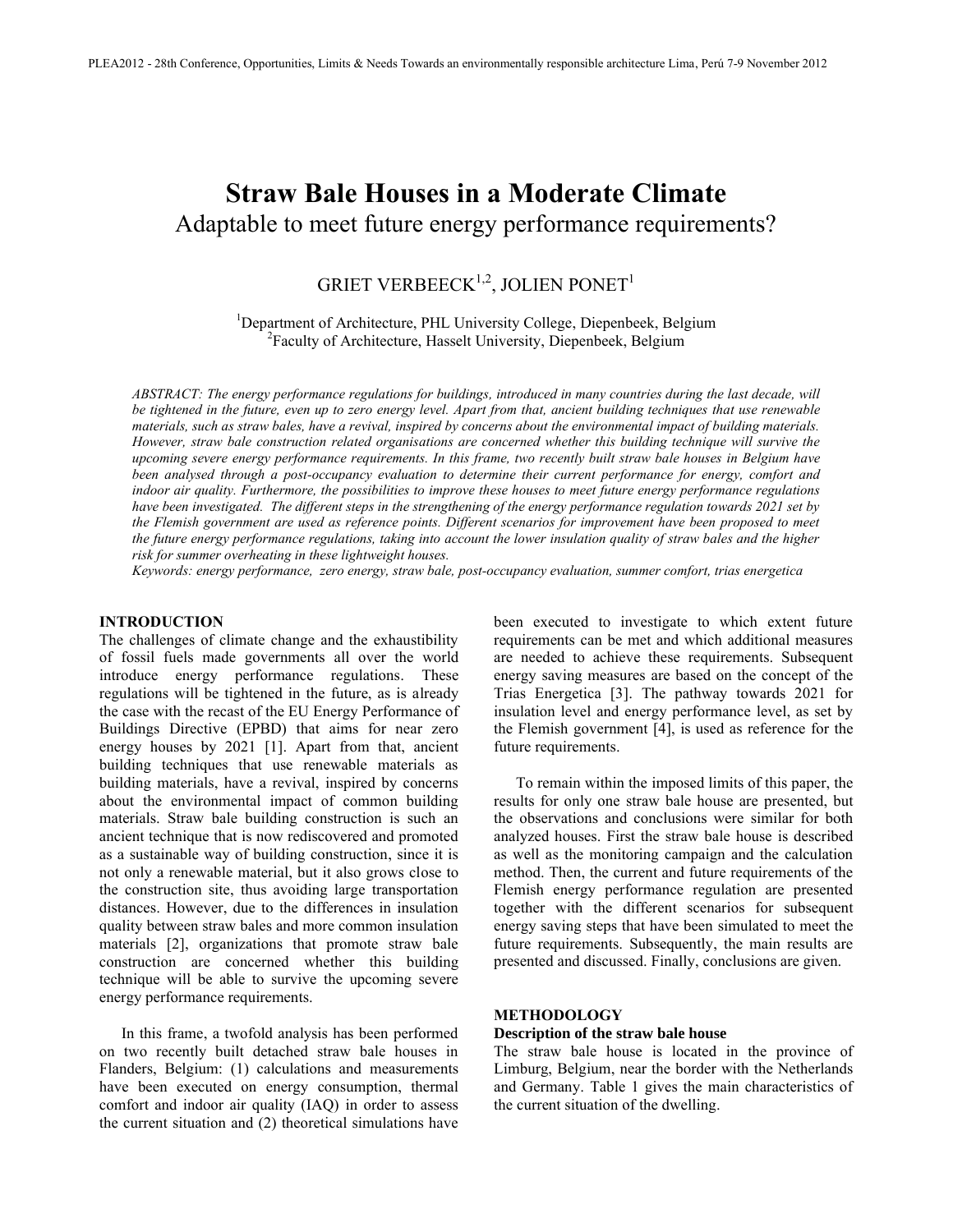*Table 1: Main characteristics of the straw bale house*  $\mathcal{L}_\text{max}$  and  $\mathcal{L}_\text{max}$  and  $\mathcal{L}_\text{max}$  and  $\mathcal{L}_\text{max}$  and  $\mathcal{L}_\text{max}$ 



| Construction year         | 2007-2009                                          |
|---------------------------|----------------------------------------------------|
| Typology                  | detached                                           |
| Volume                    | $698m^3$                                           |
| Usable floor area         | $213m^2$                                           |
| Heat loss area            | 604m <sup>2</sup>                                  |
| Glass area                | $45.3m2$ (of which $21m2$ south)                   |
| Solar shading             | fixed horizontal canopy                            |
| U roof                    | $0.15$ W/m <sup>2</sup> K                          |
| U wall                    | $0.13$ W/m <sup>2</sup> K                          |
| U floor                   | $0.26$ W/m <sup>2</sup> K                          |
| U window $\ell$ U profile | $0.70$ W/m <sup>2</sup> K / 2.0 W/m <sup>2</sup> K |
| Overall U mean            | $0.26$ W/m <sup>2</sup> K                          |
| Heating system            | condensing boiler on natural gas                   |
|                           | floor heating                                      |
| Domestic hot water        | storage tank on the condensing                     |
|                           | boiler                                             |
| Ventilation system        | natural ventilation with                           |
|                           | ventilation grids in the windows                   |
| Renewable energy          | none                                               |
|                           |                                                    |

# **Monitoring campaign**

In the dwelling, the indoor and outdoor climate have been monitored from January 15<sup>th</sup> 2011 until November 4<sup>th</sup> 2011: temperature and relative humidity every 15 minutes for the outdoor climate and in the living room and two bedrooms and  $CO<sub>2</sub>$  concentration every 10 minutes in the living room and the master bedroom. The energy consumption of natural gas and electricity has been noted by the occupants from January  $16<sup>th</sup> 2011$  until January  $22<sup>nd</sup>$  2012 on a weekly basis.

#### **Calculations of energy and comfort**

The Flemish version of the EPBD consists of a calculation method for the insulation level and for the overall energy performance level and a simplified assessment method for summer comfort.

The insulation level (called K-level) is calculated based on the overall mean U-value of the building envelope (roofs, walls, floors, windows) and the compactness of the building, being the ratio of heated volume and total heat loss area. The lower the K-level, the better insulated is the dwelling. Currently the legal requirement is K40, representing a maximum overall

mean U-value of 0.4W/m²K for a building with compactness of 1m.

The energy performance level is based on the primary energy consumption for heating and domestic hot water, calculated according to EN ISO 13790(2004). For heating, a steady state monthly based one-zone model is used that takes into account the insulation quality of the building envelope, useful internal and solar gains, performance of ventilation and heating system, auxiliary electricity consumption for pumps and fans, and presence of renewable energy systems. The average indoor temperature is 18°C for heating and the outdoor climate is the Test Reference Year of Brussels, Belgium. For domestic hot water, the volume of hot water used is based on the building volume and the energy consumption for domestic hot water depends on the heat production system, presence of a storage tank and solar collectors, and length of pipes. The overall primary energy consumption for the dwelling is the sum of the primary energy consumption for heating, cooling, domestic hot water and auxiliary energy minus the in situ renewable energy production. The overall energy performance level (called E-level) is calculated as the ratio of the yearly primary energy consumption, as calculated above, and the yearly primary energy consumption of a reference building with the same heated volume and same heat loss area. Currently the legal requirement is a maximum E-level E70, representing a maximum of 70% of the primary energy consumption of the reference building.

The risk for summer overheating is assessed through the overheating indicator. The indicator is based on the yearly surplus heat gains, depending on the overall monthly heat gains, thermal capacity of the building and the monthly proportion of heat losses to heat gains. For the overheating indicator a threshold value and a maximum value are set. Below the threshold, no summer overheating is expected, whereas above the maximum value, the summer comfort is assessed as unacceptable and the design needs to be revised. Between threshold and maximum, a risk for summer overheating is assumed, linearly depending on the distance to the threshold value. This risk represents the risk that the occupant will install an active cooling system afterwards, thus increasing the energy consumption significantly. Therefore, a fictitious energy consumption for cooling is included in the overall primary energy consumption, depending on this risk for overheating. This can influence the final E-level negatively, even without a real cooling system being installed.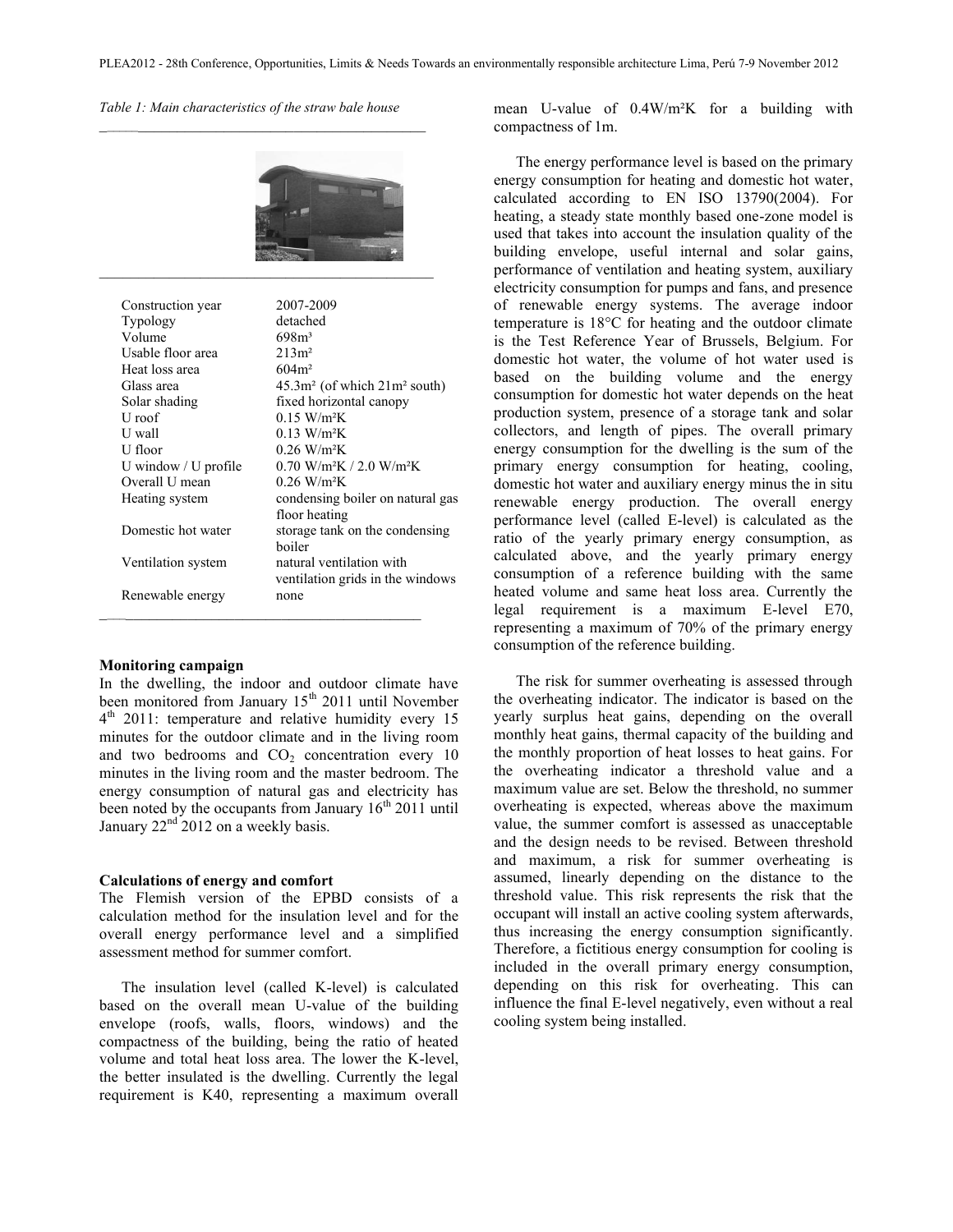# **Current and future requirements of the Flemish energy performance regulation**

The Flemish EPBD imposes legal requirements for insulation, net heat demand, energy performance, ventilation and summer comfort. Since the introduction of the EPBD in 2006, requirements systematically have been strengthened and this will continue, as the recast of the EU EPBD obliges EU Member States to aim for near zero energy buildings by 2021. Table 2 gives the evolution of the legal requirements until 2021 as set by the Flemish government up to now. Not all details are already available on how exactly 'near zero energy' should be defined and realized, but the main steps are known. Since no specific changes are foreseen up to now for the requirements on ventilation and summer comfort, these are not mentioned in table 2. Also the tightening of the requirements in 2010 and 2011 is not described in table 2, as the focus is on the future requirements. Since January 2012, a new legal requirement has been introduced, being a maximum net heat demand per m² floor area. Up to now no further information on the strengthening of this requirement is available, but as will be discussed further, this parameter will be crucial in the analysis whether straw bale houses will be able to meet the future requirements. Therefore the thresholds of 30kWh/m².a and 15kWh/m².a are used, as a maximum net heat demand of 15kWh/m².a is an official requirement for passive house certification and 30kWh/m².a has been used by the Belgian government as the requirement for low energy houses in the frame of tax deduction.

*Table 2: Evolution of the legal requirements of the Flemish EPBD*

| Characteristics                            | 2006 |                  | 2012 2014 | 2021                   |
|--------------------------------------------|------|------------------|-----------|------------------------|
| Maximum U-value                            |      |                  |           |                        |
| Root(W/m <sup>2</sup> K)                   | 0.40 | 0.27             | 0.24      | 0.15?                  |
| Facade (W/m <sup>2</sup> K)                | 0.60 | 0.32             | 0.24      | 0.15?                  |
| Floor $(W/m^2K)$                           | 0.40 | 0.35             | 0.30      | 0.15?                  |
| Window $(W/m2K)$                           | 2.5  | 2.2              | 18        | 10 <sup>2</sup>        |
| Glazing $(W/m^2K)$                         | 1.6  | 13               | 11        | 0.62                   |
| Insulation level $K$ (-)                   | K45  | K40 <sup>1</sup> | K40       | $K15 - 20$ ?           |
| Energy performance<br>level $E(-)$         | E100 | E70              | E60       | E02                    |
| Net heat demand<br>(kWh/m <sup>2</sup> .a) |      | <70              | ?         | 15<br>$\alpha r < 302$ |

 $\frac{1}{1}$  from 2011 on, the impact of thermal bridges is included in the calculation of the K-level

#### **Subsequent steps to meet the future requirements**

A first concern for the Flemish straw bale construction related organisations is the thermal conductivity  $(\lambda$ -value

W/mK) of straw bales. Common insulation materials, like mineral wool or polyurethane are factorymanufactured and have certified λ-values, whereas straw bales used for building construction in Flanders are often purchased from local farmers. In order to take the uncertainty on product quality into account, the Flemish government only accepts a λ-value for straw bales of 0.08W/mK [5], although other sources mention a λ-value of 0.045-0.80W/mK depending on moisture content, direction of straw blades and production quality [6-8]. Therefore a first series of calculations has been made to investigate the impact of the  $\lambda$ -value for straw bales on K-level, E-level, net heat demand and primary energy demand. For the dwelling, calculations have been made for a λ-value of 0.045W/mK, 0.06W/mK and 0.08W/mK.

In a second series of calculations, different subsequent energy saving measures have been simulated for the dwelling with the Flemish EPBD calculation method to analyze the ease by which future requirements could be met. The choice of order for the subsequent steps has been based on the concept of Trias Energetica, consisting of 3 principles [3]: (1) reduce the net energy demand by minimizing heat losses and optimizing heat gains, (2) use a maximum of renewable energy to cover the net energy demand, and (3) in case fossil fuels are still needed, use them in an efficient and effective way.

The original situation of the dwelling has been used as starting point and the subsequent energy saving measures can be grouped as follows:

- Measures to increase the insulation level and to decrease the risk for summer overheating: passive house windows (Uglazing  $= 0.7 W/m^2K$ , Uframe  $=$ 0,8W/m²K), movable solar shading, extra (conventional) insulation.
- Measures on air tightness and ventilation: the default infiltration rate in the Flemish EPBD is  $12m<sup>3</sup>/h$  per m<sup>2</sup> heat loss area at 50Pa and two extra levels have been calculated:  $3m<sup>3</sup>/h.m<sup>2</sup>$  and  $1m<sup>3</sup>/h$ ;m<sup>3</sup>. Also use of an exhaust ventilation system and of a balanced ventilation system with heat recovery of 85% efficiency has been simulated.
- Measures on heating system and renewable energy systems: impact of a soil/water heat pump (SPF=4,53), use of 4m² flat plate solar collector for domestic hot water and photovoltaic (PV) panels for electricity production. Peak power of the PV panels has been determined in order to achieve near zero energy level ( $E \approx 0$ ).

## **RESULTS**

#### **Current situation**

In table 3 the results of the monitoring campaign of the indoor climate are presented for the winter period (15/1 - 31/3 and 1/10 - 4/11) and the summer period (1/4 -30/9):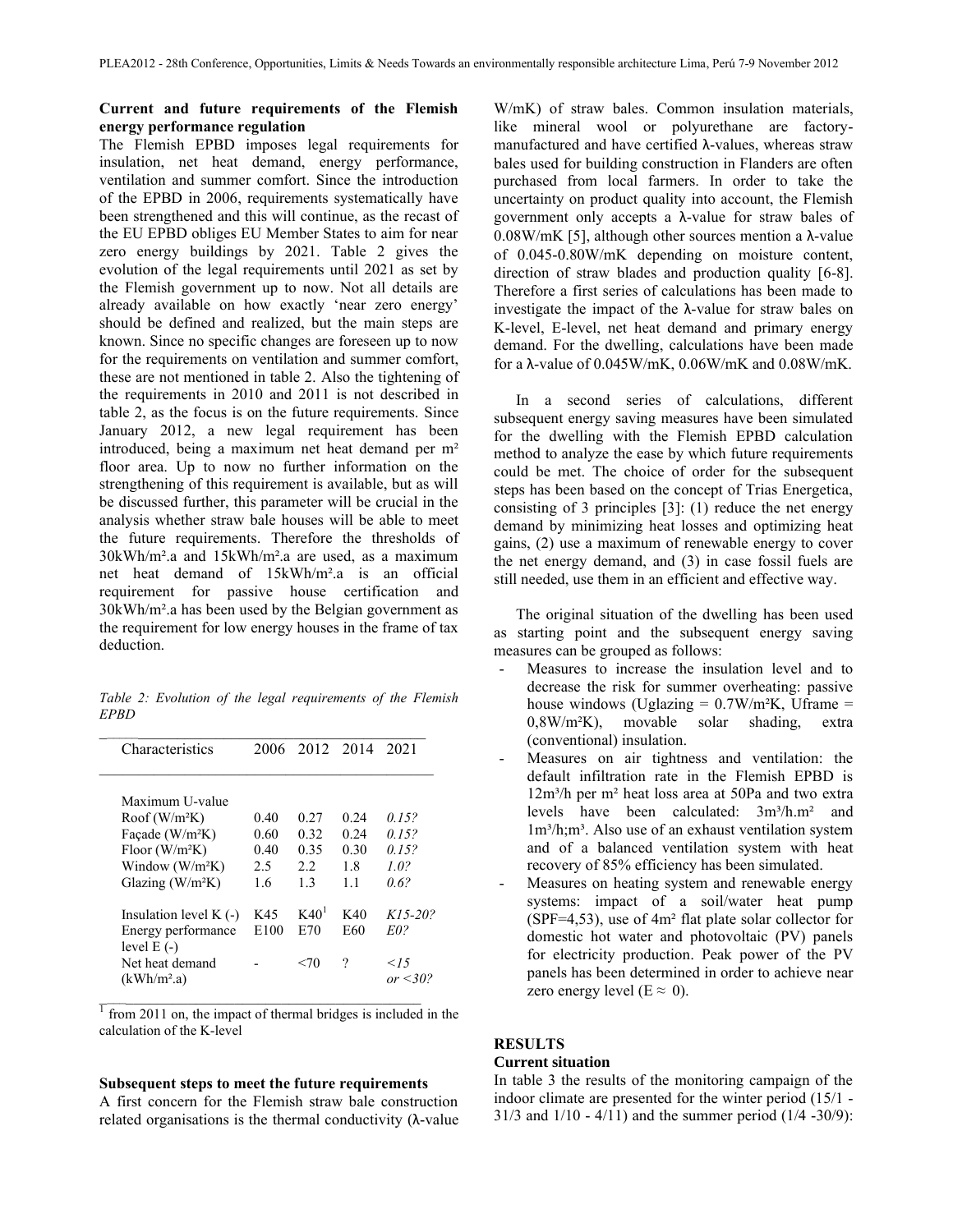mean temperature, standard deviation and minimum and maximum temperature for outside, living room and two sleeping rooms. Slp1 is the master bedroom and south oriented, whereas slp2 is a children's bedroom and north oriented. In this table also the percentage of time the temperature is below, within or above the comfort zone of 20-26°C is presented.

 $\mathcal{L}_\text{max}$  , and the set of the set of the set of the set of the set of the set of the set of the set of the set of the set of the set of the set of the set of the set of the set of the set of the set of the set of the

| Dwelling                                                                     | outdoor | living | slp 1 | slp2  |
|------------------------------------------------------------------------------|---------|--------|-------|-------|
| Winter period: Jan $15^{th}$ – March $31^{st}$ / Oct $1^{st}$ – Nov $4^{th}$ |         |        |       |       |
| Mean temp                                                                    | 9,6     | 21,3   | 19,7  | 14,7  |
| Stand.dev.                                                                   | 4.9     | 1,3    | 2,1   | 2,7   |
| Min.temp                                                                     | $-2,4$  | 18,3   | 13,3  | 8,2   |
| Max.temp.                                                                    | 26,3    | 26,7   | 25,2  | 22,9  |
| $\% < 20$ °C                                                                 | 99%     | 15%    | 65%   | 95%   |
| % $20 - 26$ °C                                                               | $1\%$   | 85%    | 35%   | $5\%$ |
| % > 26 ° C                                                                   | $0\%$   | $0\%$  | $0\%$ | $0\%$ |
| Summer period: April $1^{st}$ – Sept $30^{th}$                               |         |        |       |       |
| Mean temp                                                                    | 17.9    | 23,7   | 22,7  | 20,5  |
| Stand.dev.                                                                   | 6,1     | 1,8    | 2,3   | 3,8   |
| Min.temp                                                                     | 5,8     | 20,6   | 16,4  | 14,9  |
| Max.temp.                                                                    | 34,9    | 29.9   | 27,9  | 27.5  |
| % $\leq 20^{\circ}$ C                                                        | 72%     | $0\%$  | 7%    | 38%   |
| % $20 - 26$ °C                                                               | 25%     | 95%    | 91%   | 61%   |
| $\% > 26$ °C                                                                 | 3%      | $5\%$  | $1\%$ | $0\%$ |
|                                                                              |         |        |       |       |

| Table 4: Monitored indoor air quality |  |  |
|---------------------------------------|--|--|
|                                       |  |  |

| Dwelling                                                                     | living |                 | slp1   |                 |
|------------------------------------------------------------------------------|--------|-----------------|--------|-----------------|
|                                                                              | RH     | CO <sub>2</sub> | RH     | CO <sub>2</sub> |
|                                                                              | $(\%)$ | (ppm)           | $(\%)$ | (ppm)           |
| Winter period: Jan $15^{th}$ – March $31^{st}$ / Oct $1^{st}$ – Nov $4^{th}$ |        |                 |        |                 |
| Mean                                                                         | 38,0   | 712             | 45,4   | 1129            |
| Stand.dev.                                                                   | 6,7    | 141             | 8.3    | 341             |
| Min.                                                                         | 23.9   | 444             | 27,7   | 493             |
| Max.                                                                         | 56,1   | 1577            | 66,6   | 1929            |
| Summer period: April $1^{st}$ – Sept 30 <sup>th</sup>                        |        |                 |        |                 |
| Mean                                                                         | 43,1   | 647             | 48,1   | 790             |
| Stand.dev.                                                                   | 7.2    | 152             | 7,6    | 152             |
| Min.                                                                         | 24,5   | 386             | 25,3   | 415             |
| Max.                                                                         | 74.3   | 1685            | 70,8   | 1548            |

Table 4 presents the monitoring results for the indoor air quality (IAQ) in the living room and the master bedroom by means of the relative humidity (RH) and the CO<sup>2</sup> concentration. The comfort zone for RH is 30-70%. For CO<sub>2</sub> concentration, four IAQ levels or IDA-classes are considered: IDA1 (<800ppm), IDA2 (800-1000ppm), IDA3 (1000-1400ppm) and IDA4 (>1400ppm). For a good IAQ at least IDA2 level has to be aimed for. Figure 1 shows the percentage of time the different IDA-classes were reached in the living room and the master bedroom during winter and figure 2 during summer period. For the living room, only the hours between 7am and 10pm are considered as relevant and for the sleeping room only the hours between 10pm and 7am.



*Figure 1: Indoor air quality in IDA-classes during winter*



*Figure 2: Indoor air quality in IDA-classes during summer*

Table 5 presents the monitored and calculated energy consumption (in kWh/m² floor area). Natural gas is used for heating and domestic hot water, whereas electricity is used for lighting, household appliances and as auxiliary energy for pumps, etc. In the Flemish EPBD the gas consumption for heating and domestic hot water as well as the auxiliary electrical energy is calculated, but not the electricity consumption for lighting and appliances. The first column gives the real measured data, whereas in the second column these data are normalized for the climate by means of the degree days: 1522 degree days from 16/1/2011 until 15/1/2012 and 2087 degree days in the Test Reference Year for Brussels.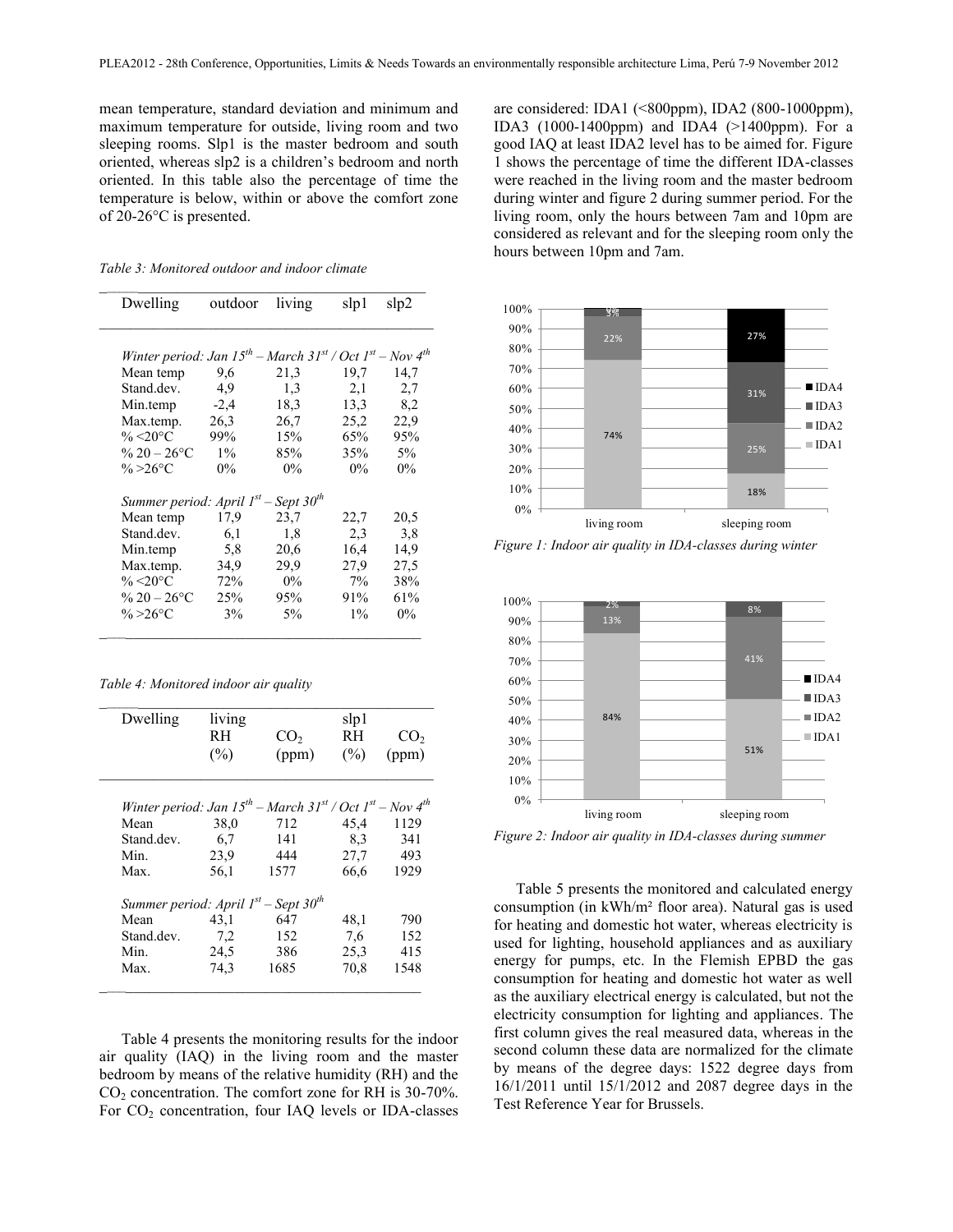*Table 5: Monitored and calculated energy consumption*

| In $kWh/m^2$ a $16/1/2011$      | $-15/1/2012$ | normalized<br>monitored | calculated<br>with EPB |  |
|---------------------------------|--------------|-------------------------|------------------------|--|
| Natural gas                     | 57,8         | 79.2                    | 140,1                  |  |
| Electricity                     | 19,4         | 19,4                    | $1,6^1$                |  |
| Total end energy<br>consumption | 77,2         | 98,7                    | 141,7                  |  |

 $\overline{1}$  in the EPB only auxiliary electricity consumption is included

# **Confrontation with future requirements**

First the results for the impact of the  $\lambda$ -value of straw bales are presented. Table 6 gives the U-values of the roof and façade, insulation level, energy performance level, net heat demand and primary energy demand for the dwelling, as built now, for the three different  $\lambda$ values. The results for  $\lambda = 0.08$ W/mK represent the situation according to the Flemish rules, the other results show the impact of a lower  $\lambda$ -value on the different criteria.

*Table 6: Impact of λ-value on the current performance of the dwelling*

| $\lambda$ -value (W/mK)                          | 0.045 | 0.06 | 0.08 |
|--------------------------------------------------|-------|------|------|
| $Root(W/m^2K)$                                   | 0.14  | 0.17 | 0.20 |
| Façade (W/m <sup>2</sup> K)                      | 0.12  | 0.15 | 0.18 |
| Insulation level $K(-)$                          | K29   | K31  | K33  |
| Energy performance level E(-) E75                |       | E76  | E78  |
| Net heat demand (kWh/m <sup>2</sup> .a)          | 84.5  | 88.2 | 93.0 |
| Primary energy demand<br>(kWh/m <sup>2</sup> .a) | 153   | 156  | 159  |

Table 7 presents the evolution of the insulation level K, the energy performance level E, the net heat demand and the risk that active cooling will be installed for the subsequent energy saving measures. For step 1 to 8, each subsequent step is added to the former steps. For step 9, the starting situation is step 4 and balanced ventilation with 85% heat recovery is added, whereas for step 14, step 10 is the starting situation and extra conventional insulation is added.

*Table 7: Evolution of insulation level, energy performance level, net heat demand and summer comfort for the subsequent energy saving steps*

| Subsequent                                  | K-    |             | E- net heat risk for |                |
|---------------------------------------------|-------|-------------|----------------------|----------------|
| energy saving                               |       | level level |                      | demand cooling |
| steps                                       | $(-)$ | $(-)$       | $(kWh/m^2.a)$ (%)    |                |
| 1. original situation                       | 33    | 78          | 93.0                 | 61%            |
| $2. = 1+PH$ glazing                         | 26    | 70          | 84,9                 | 41%            |
| $3. =2 + solar shading$                     | 26    | 67          | 84,9                 | 15%            |
| $4 = 3 + infiltr$ . $3m^3/h$ m <sup>2</sup> | 26    | 54          | 61,9                 | 15%            |
| $5. = 4 +$ exhaust ventilation              | 26    | 57          | 61,9                 | 15%            |
| $6. = 5 +$ solar collector                  | 26    | 50          | 61.9                 | 15%            |
| $7. = 6 + heat$ pump                        | 26    | 37          | 61,9                 | 15%            |
| $8. = 7 + PV$ 8,5kWpeak                     | 26    | $\Omega$    | 61,9                 | 15%            |
| 9. $=4+$ balanced ventilation 25            |       | 44          | 35,7                 | 18%            |
| $10. = 9 + infiltr. 1m3/h.m2$               | 25    | 41          | 30,1                 | 18%            |
| $11. = 10+$ solar collector                 | 25    | 35          | 30,1                 | 18%            |
| $12. = 11 + heat pump$                      | 25    | 27          | 30,1                 | 18%            |
| $13. = 12 + PV$ 6kWpeak                     | 25    | 1           | 30.1                 | 18%            |
| $14. = 10 + \text{extra}$ insulation        | 17    | 33          | 16,8                 | 29%            |
| $15. = 14 + solar$ collector                | 17    | 28          | 16,8                 | 29%            |
| 16. $=15$ +heat pump                        | 17    | 20          | 16,8                 | 29%            |
| 17. $=16+PV$ 4kW peak                       | 17    | 3           | 16,8                 | 29%            |

# **DISCUSSION**

# **Current situation**

The monitoring campaign showed that both in winter and in summer the thermal comfort in the living room was mostly within the comfort zone (Table 3). In winter the temperature does not go below 18°C and this occurs mainly during night. In summer the temperature is only 5% of the time above 26°C with a maximum of 29,9°C. In the sleeping rooms the thermal comfort is much less. Especially in the north oriented sleeping room (slp2), the mean temperature in winter is 14,7°C and the temperature is 95% of the time below 20°C. Even in summer the temperature is 38% of the time below 20°C and reaches a minimum value of 14,9°C. The south oriented sleeping room (slp1) performs better with a mean temperature of 19,7°C in winter, although even there a minimum temperature of 13,3°C was reached. The explanation for these low temperatures is the fact that the occupants chose not to heat the sleeping rooms, as they only serve for sleeping.

Also for the indoor air quality (Table 4) there is a clear difference between the living room and the sleeping room (slp1). In the living room both in winter and summer the  $CO<sub>2</sub>$  concentration is below 1000ppm (IDA1) and IDA2) for 96% of the time between 7am and 10pm. However in the sleeping room, especially during winter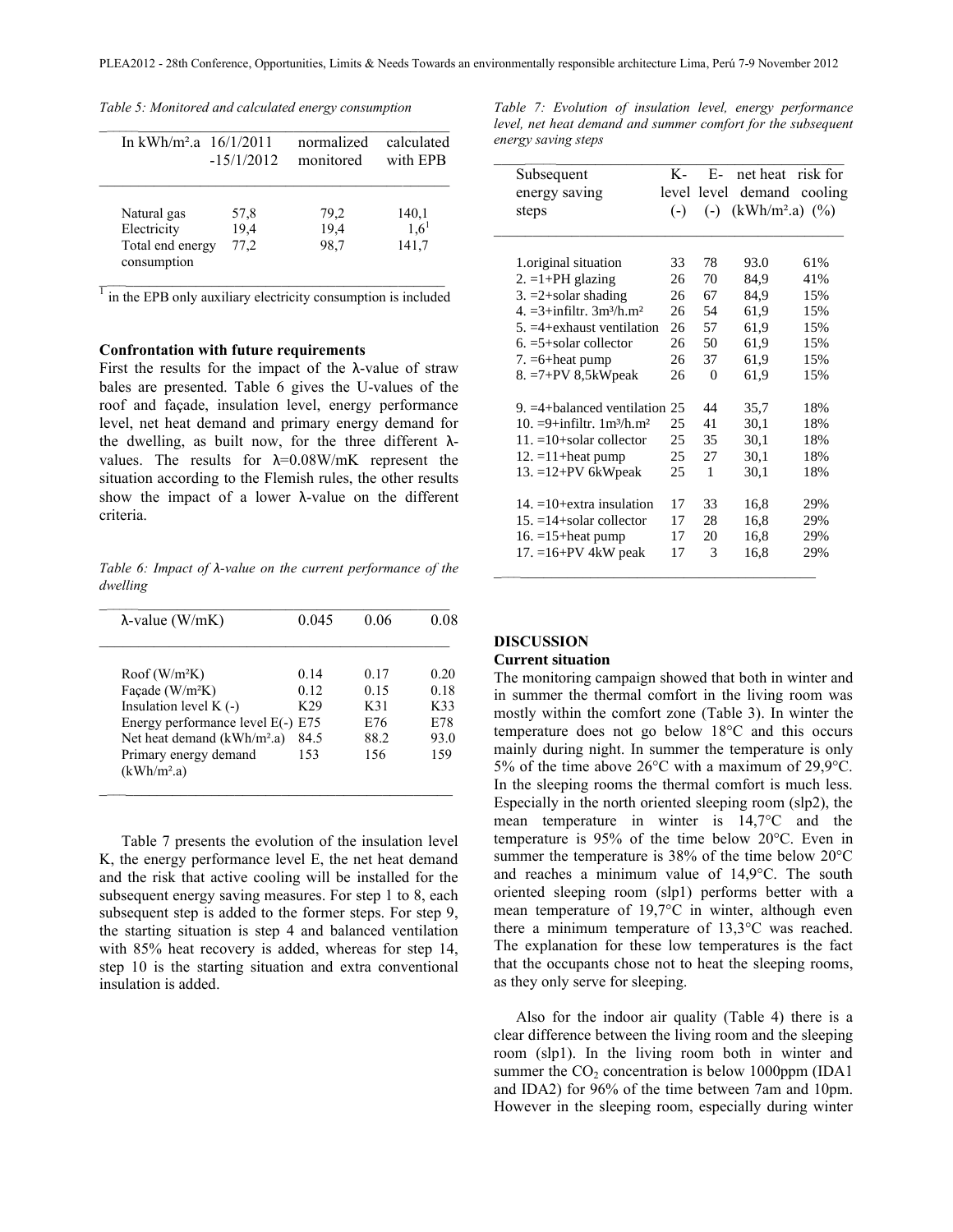the IAQ is much worse: only 43% of the time between 10pm and 7am at least IDA2 is reached and 27% of the time the  $CO<sub>2</sub>$  concentration is above 1400ppm (IDA4). This is probably due to the natural ventilation system with grids in the windows. Due to thermal stack effect, the grids in the sleeping room probably serve more as exhaust system than as supply system. In summer, the IAQ in the sleeping room is much better (92% of the time <1000ppm), probably due to more window opening.

When comparing the monitored and calculated energy consumption (Table 5), it is clear that the real energy consumption is much lower than the theoretically calculated. The normalized monitored natural gas consumption is only 56% of the calculated gas consumption. This might be partly explained by the fact that in the EPB an overall mean indoor temperature of 18°C is assumed, whereas in this dwelling, since the sleeping rooms are not heated, the mean indoor temperature will probably be lower. But even including the electricity consumption for lighting and household appliances, the monitored end energy consumption is lower than the calculated, although the calculated only takes into account the auxiliary electricity consumption for the heating system. It can therefore be concluded that this straw bale house performs better than expected for energy consumption, but that the indoor comfort, both thermal and IAQ, still can be improved.

#### **Confrontation with future requirements**

When analyzing the impact of the λ-value on the (calculated) performance (Table 6), it is clear that a lower λ-value has a positive impact on the (calculated) insulation performance of the roof and the façade. However, when considering the overall indicators K- and E-level and net heat demand, this impact is rather small: K-level minus 4 points, E-level minus 3 points and the neat heat demand for a λ-value of 0,045W/mK is 91% of the net heat demand for a λ-value of  $0.08W/mK$ . It is clear that by only changing the  $\lambda$ -value, none of the future requirements, presented in Table 2, will be met.

As can be seen in Table 7, a number of extra measures are needed to achieve a zero energy level  $(\approx E0)$  with the straw bale house. By applying passive house glazing, solar shading and an improved air tightness, an E-level of E54, a net heat demand of 61,9kWh/m² and a reduced risk for cooling of 15% can be reached, thus meeting the requirements of 2014. In combination with a solar collector, a heat pump and 8,5kW photovoltaic panels, even E0 can be reached, but the net heat demand remains 61,9 kWh/m², thus not meeting the future requirements of 15 or 30kWh/m². If the future requirement for the net heat demand will be set at 30kWh/m², this can be achieved by applying an air tightness of  $1m<sup>3</sup>/h.m<sup>2</sup>$  and a balanced ventilation system with 85% heat recovery. However, if the future requirement for net heat demand will be set at passive house level (15kWh/m²), then extra insulation, apart from the straw bales, will be indispensable. Positively, this will also lead to smaller areas for photovoltaic panels. A disadvantage of this higher insulation performance however is the higher risk for overheating during summer (29%), as the extra insulation will impede the heat transfer towards the outside in summer.

#### **CONCLUSION**

This paper analyzed the feasibility of adapting a straw bale house to meet future requirements on energy performance, by analysing the current performance of a straw bale house and investigating the impact of subsequent energy saving steps. It appeared that the concern on which λ-value to use for straw bales is unnecessary, as the impact is small and by only using a lower λ-value, future requirements will never be met. The most important impact parameter for the future will be the requirement for the net heat demand. The current requirement of 70kWh/m² can easily be met by improving the glazing, the solar shading and the air tightness. In case the requirement will be set in the future at 30kWh/m², straw bales can still be used as the only insulation material, but a balanced ventilation system with improved air tightness and heat recovery will be necessary. However, in case the Flemish government will tighten the requirements up to passive house standard, extra insulation will be indispensable. This is not infeasible, as very recently the first straw bale house with passive house certificate is built in Belgium.

# **REFERENCES**

1. EPBD recast 2010/31/EU, 19 May 2010.

2. Passiefhuisplatform, Annex 10: Synthesis document in case of use of straw bales (in Dutch), 3 December 2009.

3. Lysen E.H., (1996). The Trias Energica: Solar Energy Strategies for Developing Countries, Eurosun Conference, Freiburg, Germany, September 16-19.

4. VEA Principiële goedkeuring wijzigingsdecreet-besluit. Annex 1 – Nieuwsbrief 2010, nr.7 (december).

5. Transmission reference document (2010). Calculation of the heat transmission coefficient of walls in buildings (U-value) and of the heat transfer coefficient by transmission in buildings (H-value) (in Dutch), Belgisch Staatsblad 8 December, pp. 74848-74935.

6. Hegedys H., (2005). Stroh eine Dämmstoffvariante – Ein Streifzug durch die Technik, Möglichkeiten und Grenzen der ökologischen Gebäudesaniering mit Strohballendämmstoff. Tagung Ökologische Gebäudesaniering, Weiz, 14 October.

7. DIBT (2009). Allgemeine bauaufsichtliche Zulassung – Wärmedämmstoff aus Strohballen "Baustrohballen", Germany, 13 February.

8. Heuts E., (2007). Ecologische isolatiematerialen; thermische en akoestische eigenschappen; beschikbare producten in België en uitvoering. Gent, Belgium, 6 April.